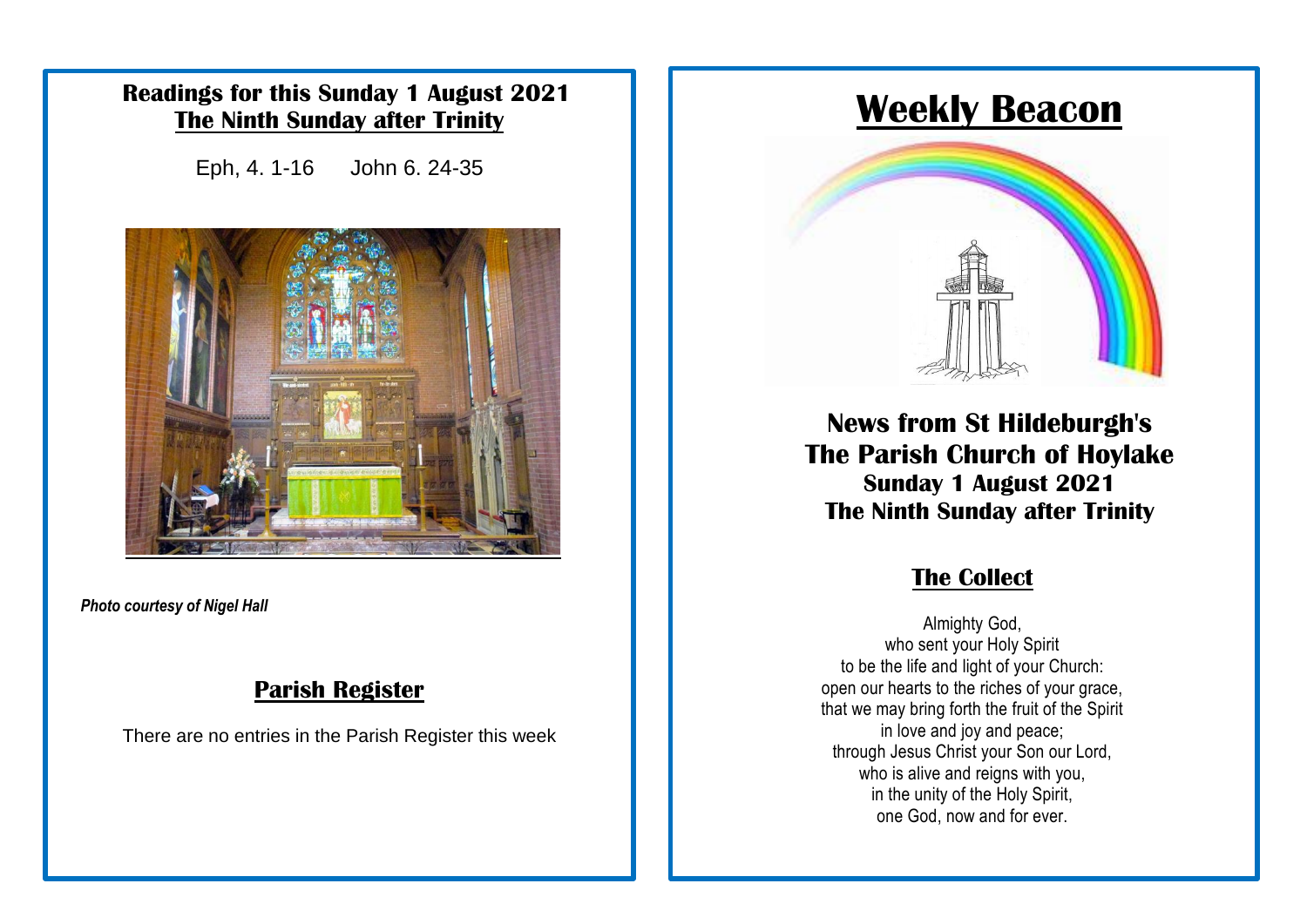# **IMPORTANT INFORMATION**

From September the service for the first Sunday of the month will be available to view on our website [www.sthildeburgh.net](http://www.sthildeburgh.net/) on Facebook <https://www.facebook.com/sthildeburgh>or you can view the service on a smart TV

Please wear a face mask when you are in church. Thank you.

# **Services at St Hildeburgh's**

### **Sundays**

8am Holy Communion

10am Holy Communion

### **Wednesdays**

10am Holy Communion

*The church is open for individual private prayer Mondays to Thursdays 10am to 12 noon and Sundays after the 10am service until 12 noon.*



### *Liz Ardus writes:*

We are looking for a few kind souls who could perhaps support us with a bit of baking for our cake stall, any gifts for our tombola and bottles of wine for our wine tombola. Contact Liz on 632 3544.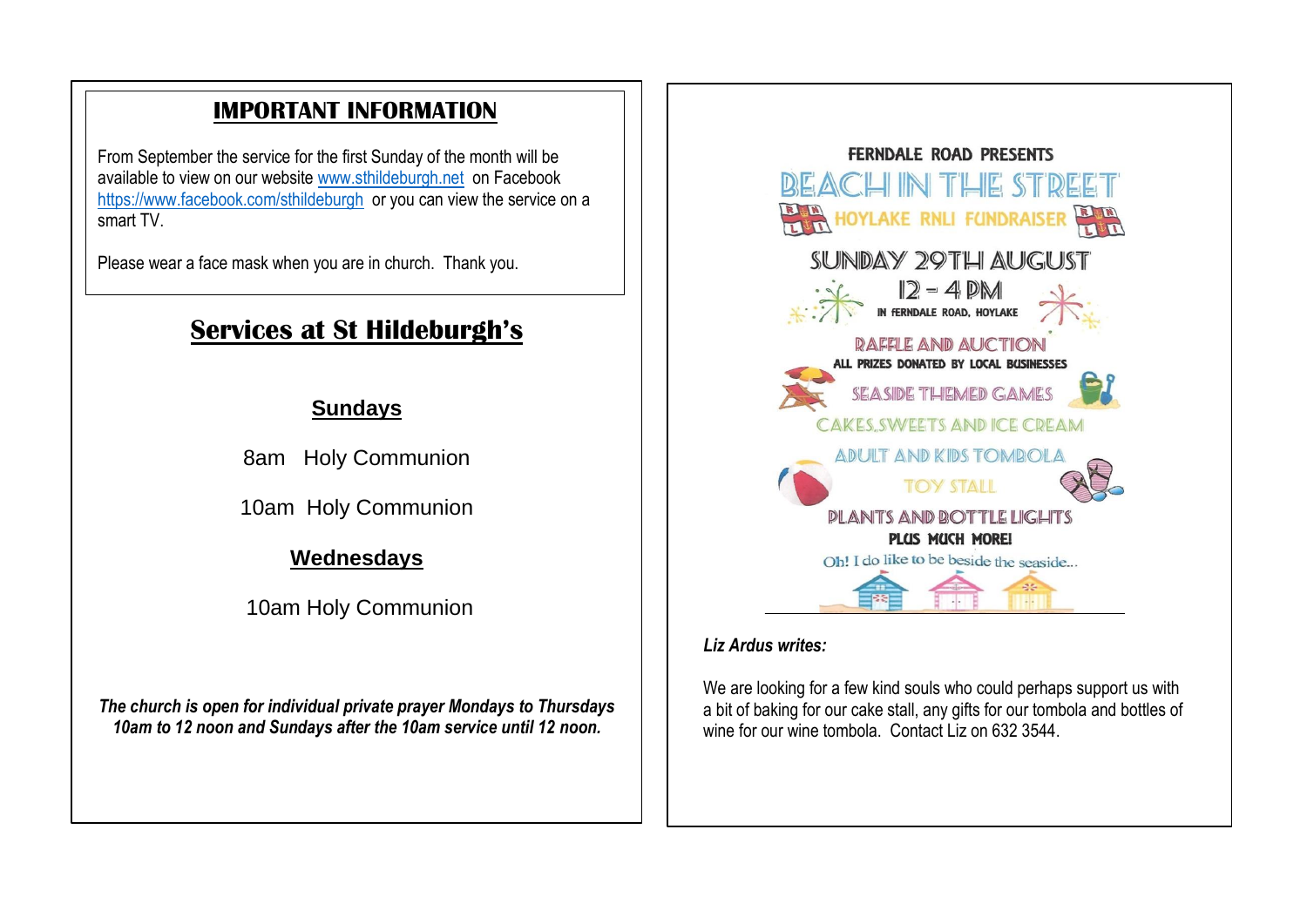### **CONCERTS IN THE CAR PARK**

### *Neill Jackson writes*:

Hello,

The Wirral Orchestra held our first Summer Proms concerts outside St Hildeburgh's on Wednesday 21st July on a gloriously balmy evening.



We have two other Wednesday evening events coming up on. They are:

Wed 4th August - Wirral Strings - Bach, Mozart, Haydn, Dvorak and music from the Capriol Suite

Wed 11th August - Wirral Orchestra - full range from traditional folk music to Mahler and Joplin.

There shall be two short concerts each evening at 6.30pm and 8pm. They are very informal concerts of about 40 minutes. You are welcome to sit on the grass or bring a chair and for those who can only attend if a chair is available, we can provide a chair. As we are using the car park to play in, we had a drop off zone outside the church for those who need it. To allow more people to feel comfortable we are limiting numbers and socially distancing.

There are no tickets, but you must book a place by emailing your name, how many places you would like and the time and date of which concerts you would like to attend - nejvla@hotmail.com. For those unable to email you may call 07981 152 344 and leave your name and number and the other details. Email is easier as I can inform those people if we need to postpone because of the weather.

All our concerts are in aid of Clatterbridge Cancer Charity and so donations are welcome and we have a Facebook page for Wirral Orchestra where you can find a link to our just giving page.



We hope to see some of you for our next events.

Neill

PS The car park has been renamed 'The Gardens' for these events.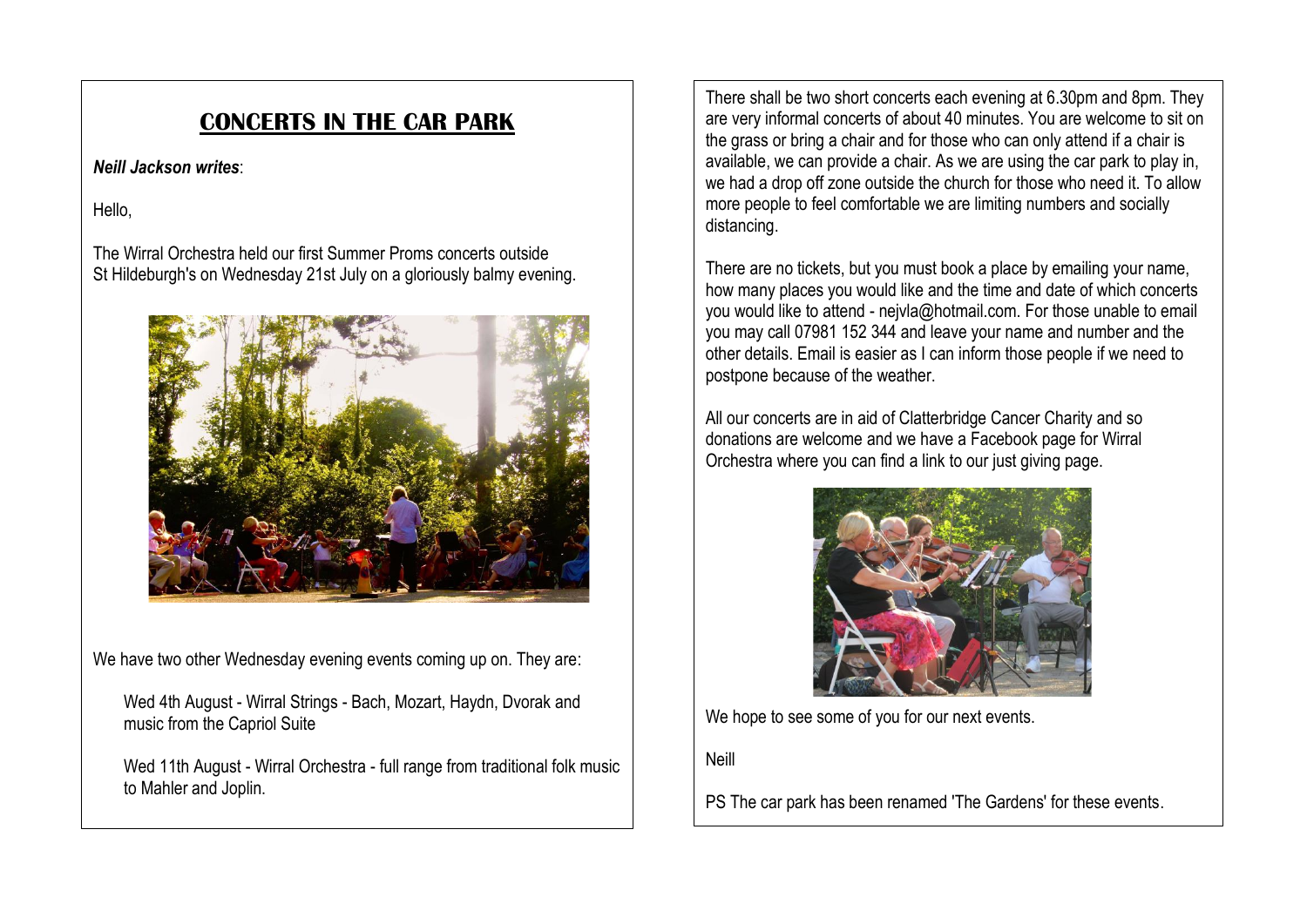## **FLOWER OF THE WEEK: BEGONIA**

# **63rd in a series**

*Text and photographs by Peter Surridge (Sunburst photo by Thompson & Morgan).* 

Begonias are among the classic flowers, up there with roses, carnations and lilies. Through selective breeding and hybridising, in particular tuberous begonias have become one of our most spectacular summer flowers. The first, smallflowered plants, were found in the West Indies 400 years ago and named for a governor of Haiti, Michel Begon. Other species were found in the Americas and south-east Asia over successive centuries. They are now classified in seven groups including cane-stemmed standards, shrub types, winter-flowering kinds and Pendula begonias (pictured).

Tuberous begonias, at their best now, are the most popular. The blooms are huge and in many forms resembling roses, carnations, camellias and peonies. Their colours vary from white and yellow to deep bronze and rich red (see some of the vivid colour range pictured). My favourites are the picotee kinds with petals edged with darker or lighter tints than the rest of the flower, such as the Sunburst range (pictured).

Tuberous begonias grow well in outdoor containers or beds. They need careful but not complicated cultivation – potash-rich compost, regular feeding and careful watering. They flower best in a position where morning and evening sun shines, but they are shaded from midday heat. Tuberous begonias are sold as dry tubers, looking a little like dark, hairy potatoes, and they are started off each spring and allowed to die down in the autumn. First, make sure the tubers are the right way up – they are saucer-shaped and the concave side goes on top. Plant them in trays or pots in slightly moist peat or peat substitute, in a temperature ideally around 10C (50F) but no lower than 4C (40F). In early April move them into moist, well-drained peaty compost in individual 12cm (5in) pots at a constant day and night temperature of 10C, then plant them in beds or large pots in mid-May.

For planting out in garden beds, or if you want lots of flowers, leave all the shoots to grow, but for really big, showy flowers, remove all the shoots but the strongest one – spare shoots can be rooted in water as cuttings. These are the flowering varieties which grow from tubers, not to be confused with other types which have fibrous roots and produce beautifully coloured and patterned leaves, like *Begonia rex* and the tall, spottedleaved *Begonia coccinea*, with cascading angel-wing flowers. They are also different from the outdoor fibrous-rooted species popular for bedding, *Begonia semperflorens*, with small, red, pink and white flowers.

There are well over 2,000 varieties of tuberous begonia to choose from. They include trailing and pendulous varieties for hanging baskets and window boxes. Multiflora types flower all summer long in the garden or in a pot indoors.





*Above right: vivid begonia colours. Above: Sunburst begonia, a picotee type. Right: Graceful Pendula begonias.*